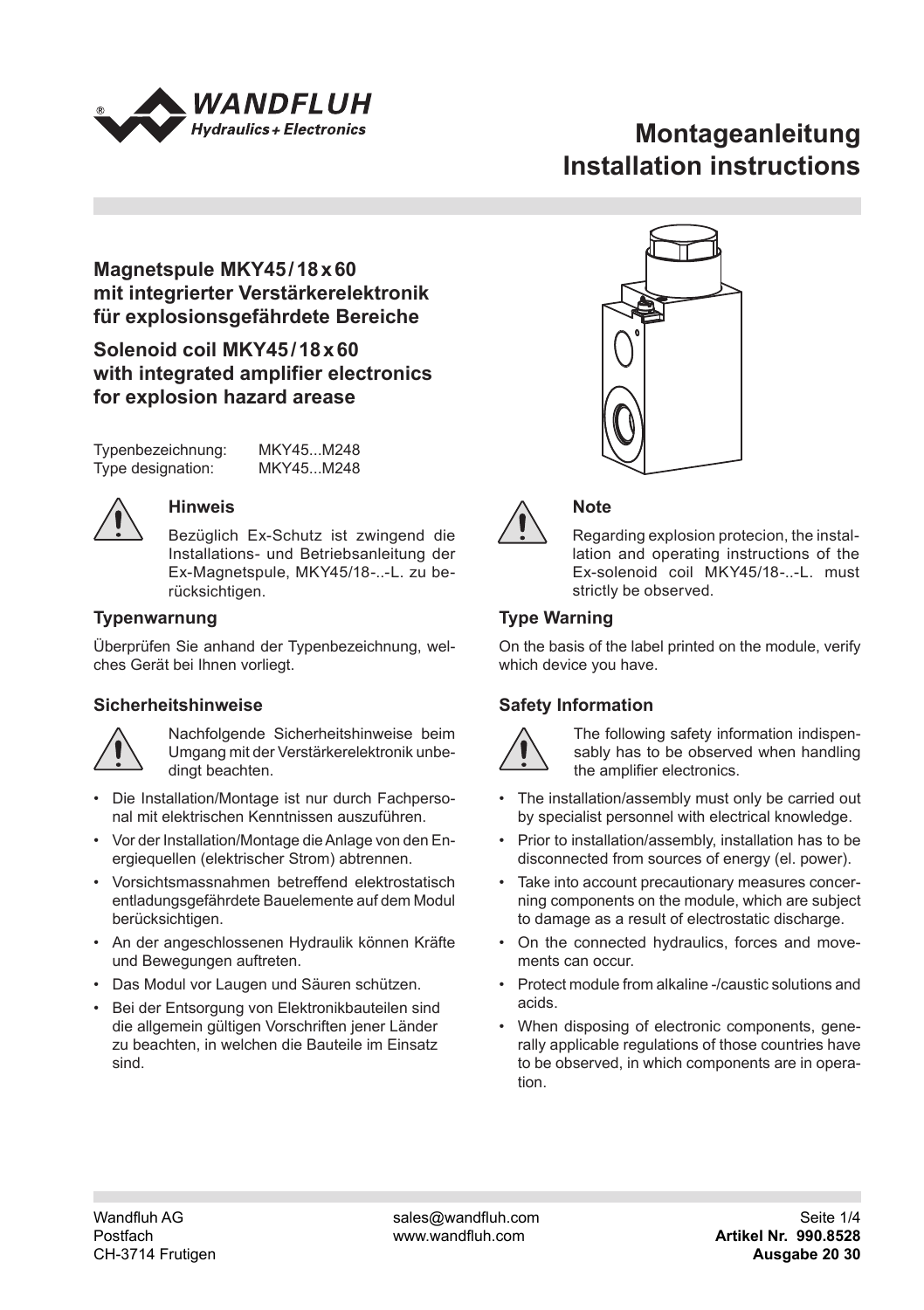### **Elektrische Kenngrössen**

Versorgungsspannung .............................8…32 VDC Mit zu tiefer Spannung wird der Grenzstrom des Magneten nicht mehr erreicht.



#### **Achtung**

Die Anschlusswerte der magnetspule müssen berücksichtigt werden.

#### **Montage**

Die Elektronik ist fest im Magnet montiert.

### **Anschlussleitungen**

- Vor der Installation/Montage die Anlage von den Energiequellen (elektrischer Strom) abtrennen.
- Leitungen der Versorgungsspannung, der Magnete, der Steuerspannung und des gewählen Sollwertsignals gemäss Anschlussbelegung anschliessen.
- Kurze Aderendhülsen ohne Kragen verwenden.
- Stromversorgung erst einschalten, wenn alle Verbindungen geprüft sind.

#### **Inbetriebnahme**

- Vor der Installation muss die Montageanleitung gelesen und verstanden werden.
- Die Inbetriebnahme/Parametrierung ist nur durch Fachpersonal mit elektrischen Kenntnissen auszuführen.
- An der angeschlossenen Hydraulik können Kräfte und Bewegungen auftreten.
- Vor dem Einschalten der Versorgungsspannung sind die Absicherung, die richtige Verdrahtung und das Übereinstimmen der Versorgungsspannung mit dem zulässigen Versorgungsspannungsbereich zu überprüfen.
- Überschreitet die Versorgungsspannung den zulässigen Spannungsbereich, kann dies zur Zerstörung von Bauteilen auf der Elektronikkarte führen.

### **Informationen**

Weiterführende technische Informationen (Blockdiagramm, Anschlussbeispiele usw.) finden Sie auf unserer Website: "www.wandfluh.com"

# **Kostenloser Download**:

- $\cdot$  Datenblatt 1 1 -183
- Parametriersoftware "PASO-PD2"
- Betriebsanleitung Verstärkerelektronik MKY

# **Electrical Characteristics**

Power supply voltage ..............................8…32 VDC If the voltage is too low, the limit current of the solenoid is not reached any more



#### **Attention**

The connection volues of the solenoid coil have to be observed.

#### **Installation**

The electronics is firmly mounted in the solenoid.

#### **Connection Lines**

- Prior to installation/assembly, installation has to be disconnected from sources of energy (el. power).
- Connect lines of power supply voltage, solenoids, control voltage and selected preset value signal in accordance with connection assignment.
- Use short wire end sleeve without collar.
- Only switch on the electric power supply after all connections have been checked.

# **Commissioning**

- Prior to the installation, the installation instructions have to be read and fully understood.
- The commissioning/parameterisation must only be carried out by specialist personnel with electrical knowledge.
- On the connected hydraulics forces and movements can occur.
- Prior to switching on the power supply voltage, the fuse protection, the correct wiring and the correspondence of the power supply voltage with the admissible power supply voltage range have to be checked and verified.
- If the power supply voltage exceeds the admissible power supply voltage range, this can lead to the destruction of components on the electronics card.

#### **Information**

More detailed technical information (block diagram, connection examples, etc.) can be found on our website: "www.wandfluh.com"

#### **Free-of-charge Download**:

- Data sheet 1 1 -183
- Parameterisation software "PASO-PD2"
- Operating Instructions Amplifier electonics MKY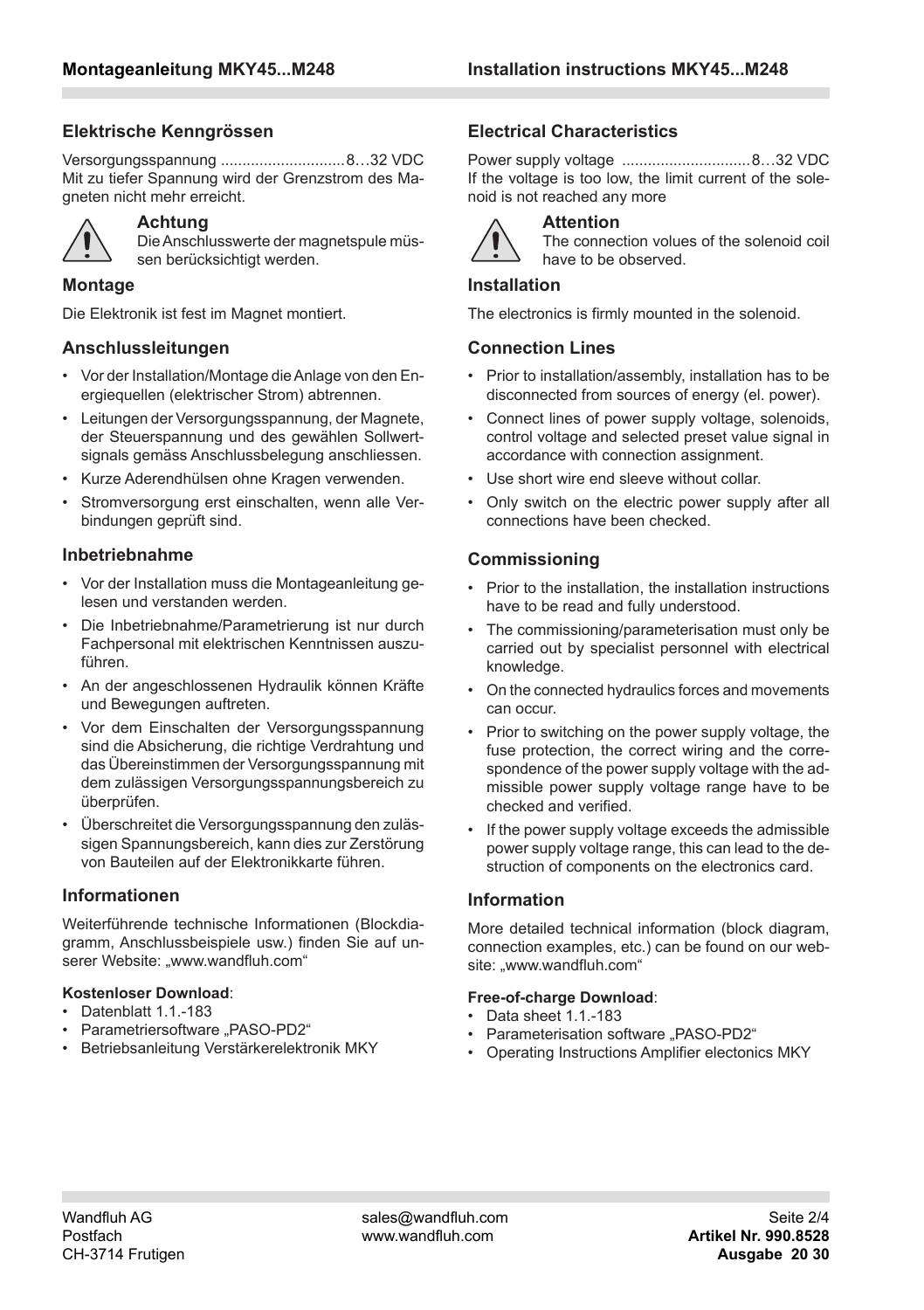# **Abmessungen / Dimensions**



# **Anschlussbelegung / Connection assignment**



 $1$  VCC+ 2 Sollwert / Command value 3 DigEin / DigInp 4 Stab. out 5 GND

# **Digitaleingang als USB-Schnittstelle / Digital input as USB interface**



# **Bedienungselemente / Control elements**



7-Segment-Anzeige Zur Anzeige der Parameterund Diagnose-Werte

Pfeil-Auf-Taste ( $\blacktriangle$ ) "up" Wechseln zum vorherigen Menupunkt oder zum Erhöhen eines Wertes

Pfeil-Ab-Taste (▼) "down" Wechseln zum nächsten Menupunkt oder zum Verkleinern eines Wertes

Enter-Taste  $(\blacklozenge)$  "enter" Anwählen eines Menupunktes bzw. zum Bestätigen einer Eingabe 7-segment display to display the configuration and diagnostics values

Arrow up push button( $\blacktriangle$ ) "up" Move to the previous menu item or to increase a value

Arrow down push button  $(\blacktriangledown)$  "down" Move to the next menu item or to decrease a value

Enter push button  $(\blacklozenge)$  "enter" Selecting a menu point or confirm an input

Wandfluh AG sales@wandfluh.com Seite 3/4